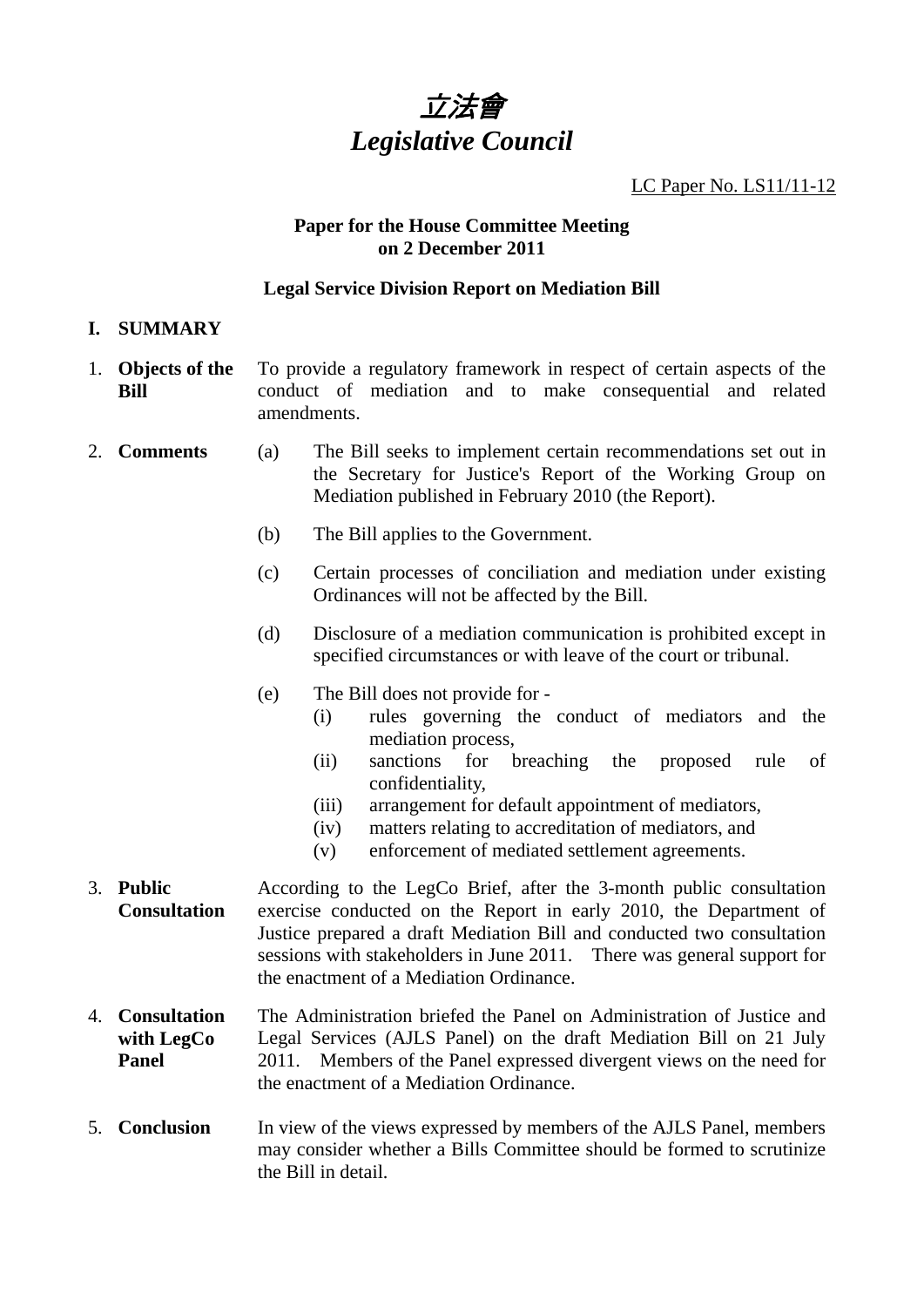#### **II. REPORT**

#### **Objects of the Bill**

 To provide a regulatory framework in respect of certain aspects of the conduct of mediation and to make consequential and related amendments.

#### **LegCo Brief Reference**

2. LegCo Brief (with no reference number) issued by the Department of Justice in November 2011.

#### **Date of First Reading**

3. 30 November 2011.

## **Background**

4. Mediation is a dispute resolution process that is used to resolve disputes other than through litigation in the courts. At present, there is no specific piece of legislation on mediation in Hong Kong. In the 2007-08 Policy Address, the Chief Executive announced the establishment of a cross-sector working group headed by the Secretary for Justice (the Working Group) to review the development of mediation and to map out plans to employ mediation more extensively and effectively in both commercial disputes and at community level. On 8 February 2010, the Working Group published its Report (the Report) for a three-month public consultation. The 48 recommendations contained in the Report covered the three important areas of training and accreditation, legal framework and publicity and public education.

5. In respect of the legal framework for mediation, the Working Group recommended that there should be a stand-alone Mediation Ordinance to provide a proper legal framework for the conduct of mediation without hampering the flexibility of the mediation process. The Working Group also recommended that the proposed Ordinance should set out its objectives and key terminology such as "mediation" and "mediator" and make provisions for rules of confidentiality and privilege, including provisions for the statutory exceptions to the application of such rules. In respect of enforcement of mediated settlement agreements, the Working Group did not consider it necessary to include in the proposed Ordinance a statutory enforcement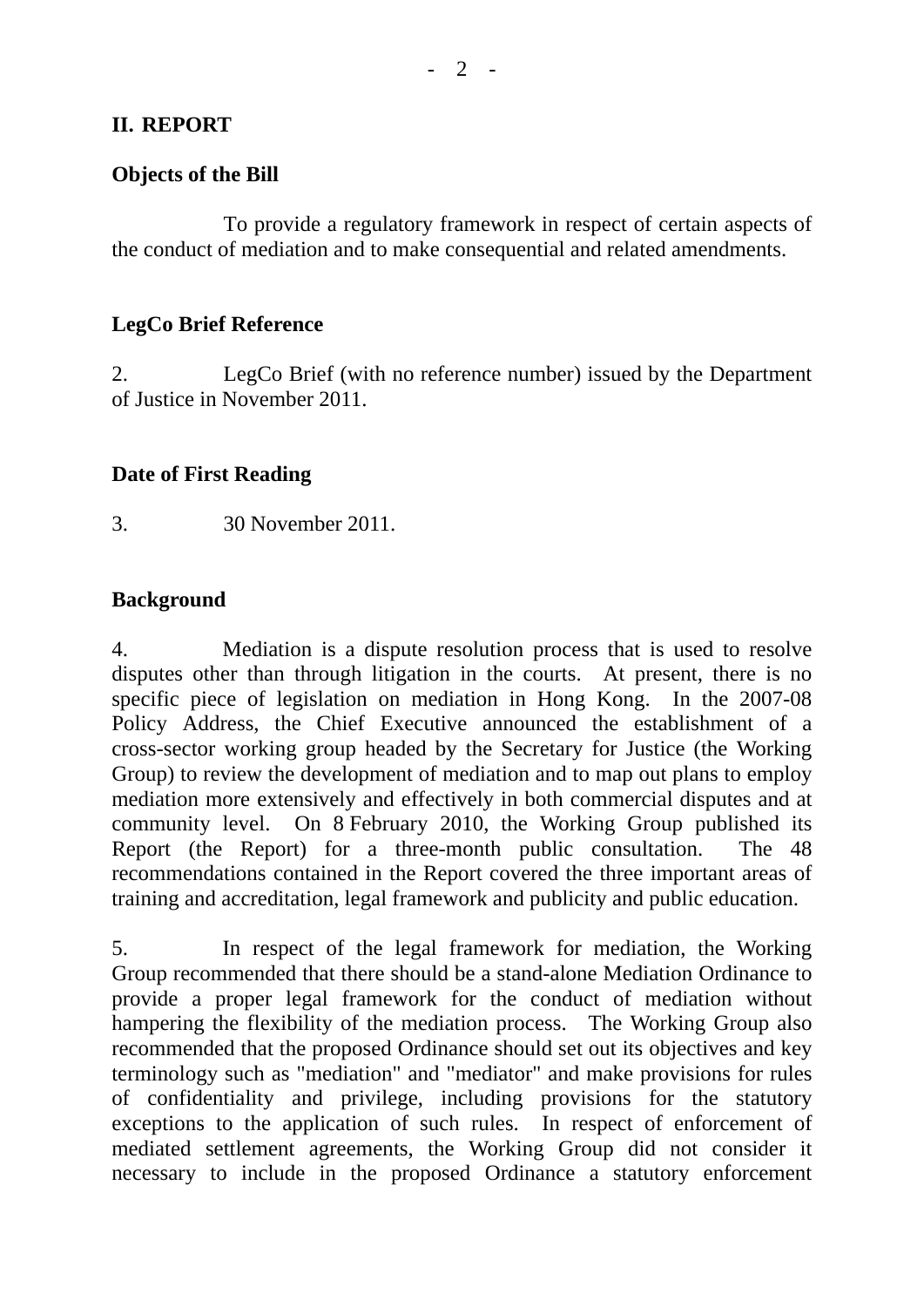mechanism as such agreements could be enforced by the courts as contracts where necessary. According paragraph 19 of the LegCo Brief, in the three-month public consultation there was overwhelming support for the enactment of a Mediation Ordinance. After the end of the three-month public consultation exercise, a Mediation Task Force chaired by the Secretary for Justice was set up to assist in implementing the relevant recommendations of the Working Group with a view to promoting wider use of mediation in Hong Kong.

# **Comments**

6. The Bill seeks to implement certain recommendations set out in the Report to provide a regulatory framework in respect certain aspects of the conduct of mediation. The Bill does not provide for rules governing the conduct of mediators and the mediation process, sanctions for breach of the proposed rule of confidentiality, matters relating to accreditation of mediators and statutory mechanism for enforcement of mediated settlement agreements. The main proposals are summarized in the following paragraphs.

## Objects of the enacted Mediation Ordinance

7. The objects of the enacted Mediation Ordinance, as provided in clause 3 of the Bill, are:

- (a) to promote, encourage and facilitate the resolution of disputes by mediation; and
- (b) to protect the confidential nature of mediation communications.

## Meaning of "mediation" and "mediation communication"

8. Under the Bill, "*mediation*" is defined to mean a structured process comprising one or more sessions in which one or more impartial individuals, without adjudicating a dispute or any aspect of it, assist the parties to the dispute to identify the issues in dispute, explore and generate options, communicate with one another, and/or reach an agreement regarding the resolution of the whole, or part, of the dispute. The term "*mediation communication"* is defined to mean anything said or done, any document prepared, or any information provided, for the purpose of or in the course of mediation, but does not include an agreement to mediate or a mediated settlement agreement.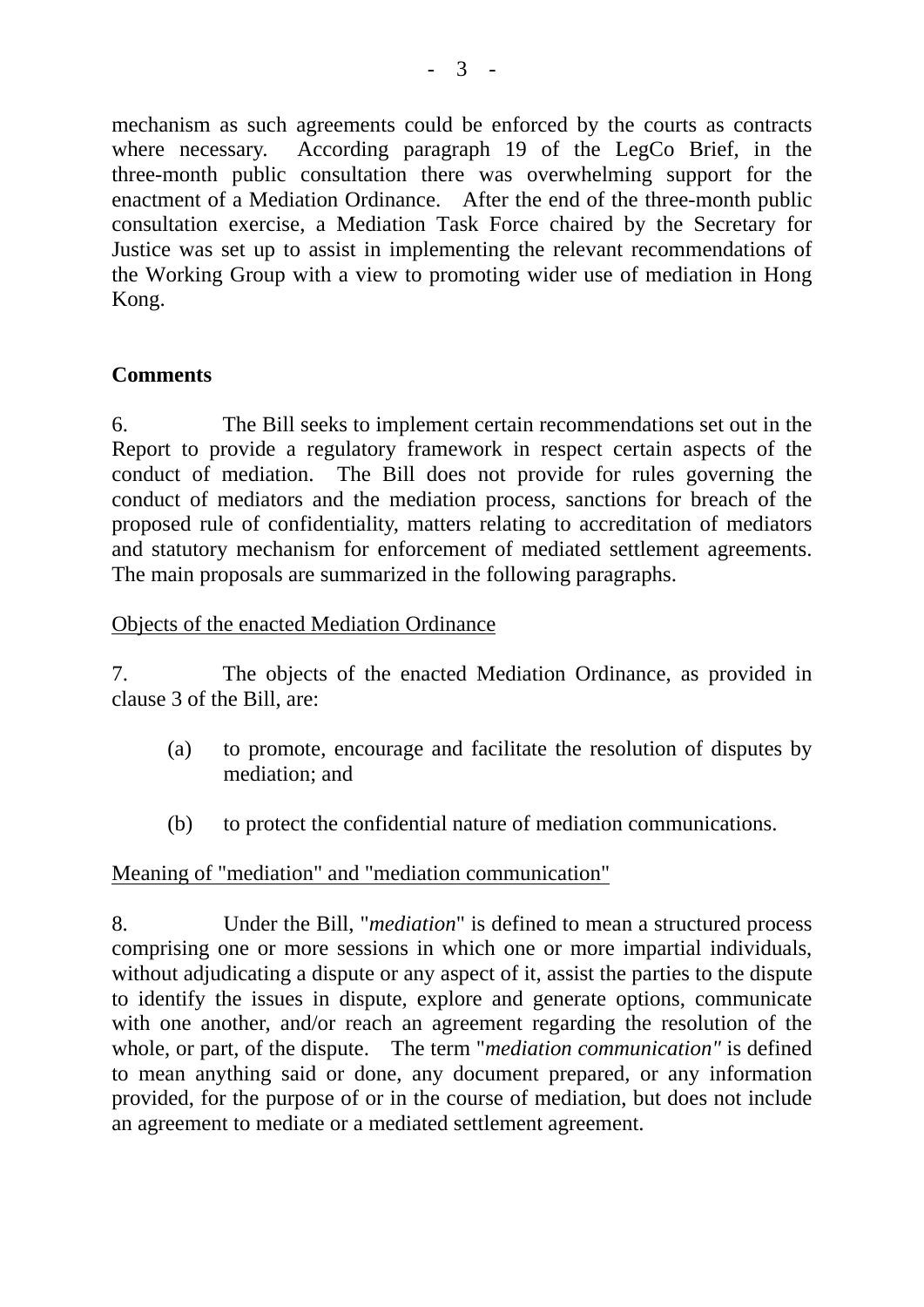Scope of application of the Bill

9. The Bill applies to any mediation conducted under an agreement to mediate if the mediation is wholly or partly conducted in Hong Kong or the agreement to mediate provides that the Bill or the law of Hong Kong is to apply to the mediation. The Bill does not apply to the processes under various Ordinances as specified in Schedule 1 to the Bill. These processes include conciliation under the Labour Tribunal Ordinance (Cap. 25) and the existing four anti-discrimination Ordinances, mediation under The Ombudsman Ordinance (Cap. 397) and the Arbitration Ordinance (Cap. 609).

10. Clause 6 states that the Bill applies to the Government. It is noted that unlike section 6 of the Arbitration Ordinance (Cap. 609), the Bill does not stipulate that it applies to the Offices set up by the Central People's Government in Hong Kong Special Administrative Region. The Legal Service Division will ask the Department of Justice the reason for adopting a different approach in the Bill.

Provision of assistance or support in mediation

11. Clause 7 provides that the provision of assistance or support to a party to mediation in the course of the mediation does not constitute an infringement of section 44 (penalty for unlawfully practising as a barrister or notary public), section 45 (unqualified person not to act as solicitor), and section 47 (unqualified person not to prepare certain instruments, etc) of the Legal Practitioners Ordinance (Cap. 159). The effect of this is that non-lawyers or foreign lawyers can participate in mediation conducted in Hong Kong. It is noted that this proposal is in line with Recommendation 37 of the Report.

## Confidentiality of mediation communication

12. Clause 8 stipulates that a mediation communication must not be disclosed to anybody except as provided in clause 8(2) and (3). Clause 8(2) sets out the circumstances under which a mediation communication may be disclosed. These include disclosure with the consent of all relevant parties and the mediator, the availability of the content of the mediation communication to the public, and the content of the mediation communication being subject to discovery in civil proceedings. Under clause 8(3), a person may disclose a mediation communication with leave of the court or tribunal for specified purposes.

13. It is noted that while the Working Group recommended the provision of sanctions for breaching the rules of confidentiality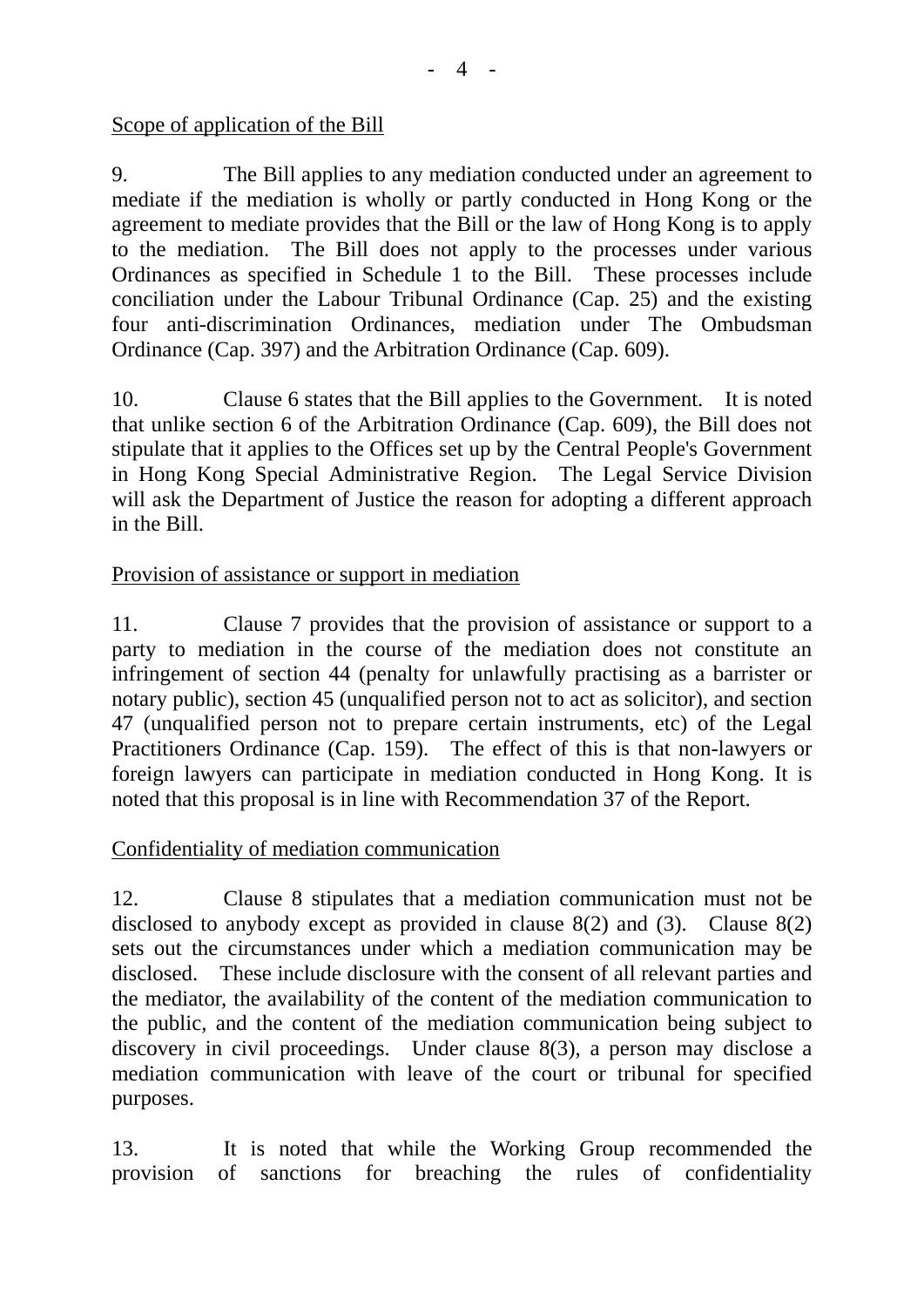(Recommendation 38 of the Report), no such provision is proposed in the Bill. The Legal Service Division will ask the Department of Justice to clarify this point.

## Admissibility of mediation communication in evidence

14. Under clause 9, a mediation communication may be admitted in evidence in any proceedings (including judicial, arbitral, administrative or disciplinary proceedings) only with leave of the court or tribunal granted under clause 10 of the Bill. Clause 10 sets out matters that the court or tribunal must take into account in deciding whether to grant leave for a mediation communication to be disclosed or admitted in evidence. Clause 10 also specifies the court or tribunal to which an application for leave should be made.

#### Consequential and related amendments

15. Schedule 2 to the Bill sets out the consequential and related amendments to existing Ordinances. amendments is to standardize the use of "調解" as the Chinese rendition for "mediation" and "調停" as the Chinese rendition for "conciliation" in existing legislation. According to paragraph 15 of the LegCo Brief, the proposed amendments will bring the terminology in line with that used in the recently enacted Arbitration Ordinance (Cap. 609).

## Default appointment of mediators

16. According to Recommendation 37 of the Report, the proposed Mediation Bill should include a provision dealing with the default appointment of mediators along the line of section 32 of the Arbitration Ordinance to cater for the situation where the person who is given the power to appoint by virtue of an agreement refuses to make the appointment or does not appoint within the time specified to do so in the agreement. This proposal was also set out in the Department of Justice's information paper to the Panel on Administration of Justice and Legal Services (AJLS Panel) issued in July 2011 [LC Paper No. CB(2)2389/10-11(01)]. According to the paper, an industry-led company limited by guarantee will be referred to in the proposed Mediation Bill as default appointing authority of mediators. However, it is noted that the Bill does not contain any provisions on this matter. The Legal Service Division will be seeking clarification with the Department of Justice on the reason for not adopting this recommendation in the Bill and the practical implications of the lack of such provisions.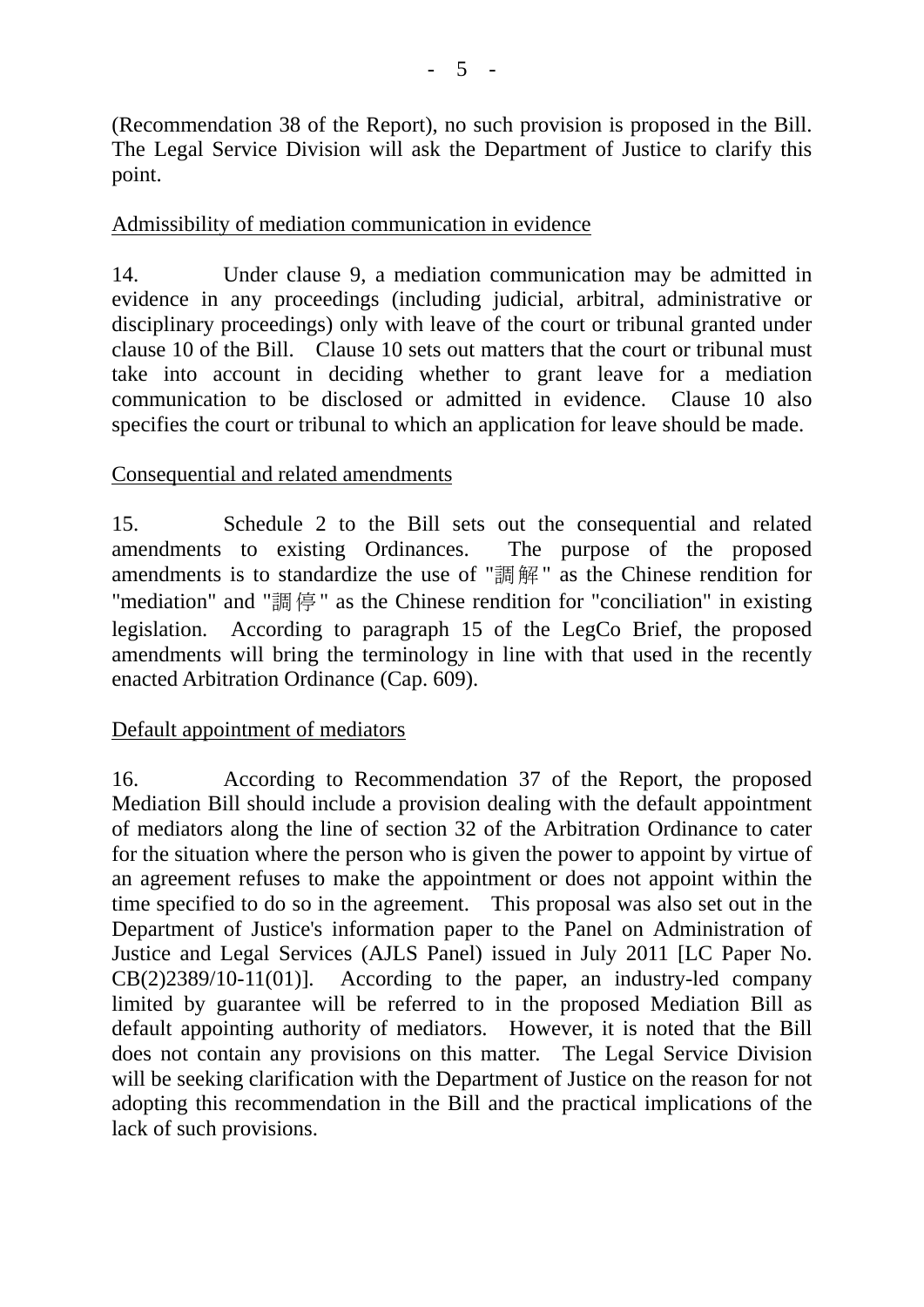## **Commencement**

17. If enacted, the Bill comes into operation on a day to be appointed by the Secretary for Justice by notice published in the Gazette.

## **Public Consultation**

18. According paragraph 19 of the LegCo Brief, after the Report was published for a 3 months' public consultation in February 2010, there was overwhelming support for the enactment of a Mediation Ordinance. After the public consultation exercise, the Department of Justice prepared a draft Mediation Bill and conducted two consultation sessions with stakeholders in late June 2011. According to the Department of Justice, there was general support in the responses received for the enactment of a Mediation Ordinance.

## **Consultation with LegCo Panel**

19. The AJLS Panel discussed issues relating to the Mediation Bill at its meetings held on 22 February 2010 and 19 April 2011 respectively. At the Panel meeting held on 22 February 2010, the Department of Justice advised that the primary objective of the Mediation Bill was to provide a proper framework for the conduct of mediation in Hong Kong, and the draft bill would not contain any mandatory rules governing the conduct of mediation. At the meeting held on 19 April 2011, the Department of Justice advised the Panel that the draft bill would provide clarifications on the meaning of mediation and the relating terms, and it would provide for provisions of confidentiality and privilege in mediation.

20. The Department of Justice further briefed the AJLS Panel on the contents of the draft Mediation Bill at its meeting held on 21 July 2011. The Department of Justice explained that the Mediation Bill would not be drafted in a complicated manner so as to ensure flexibility in the mediation process and that if enacted, the Mediation Ordinance would be reviewed taking into account the development of mediation in Hong Kong. Some members of the Panel expressed support for the enactment of a Mediation Ordinance but were concerned how the proposed Hong Kong Mediation Accreditation Association would perform its role as a single industry-lead accrediting body in the absence of relevant provision in the draft Mediation Bill to provide for its statutory power. Some other members queried the need for enacting a Mediation Ordinance which, in their view, seemed to have no particular impact on the general public.